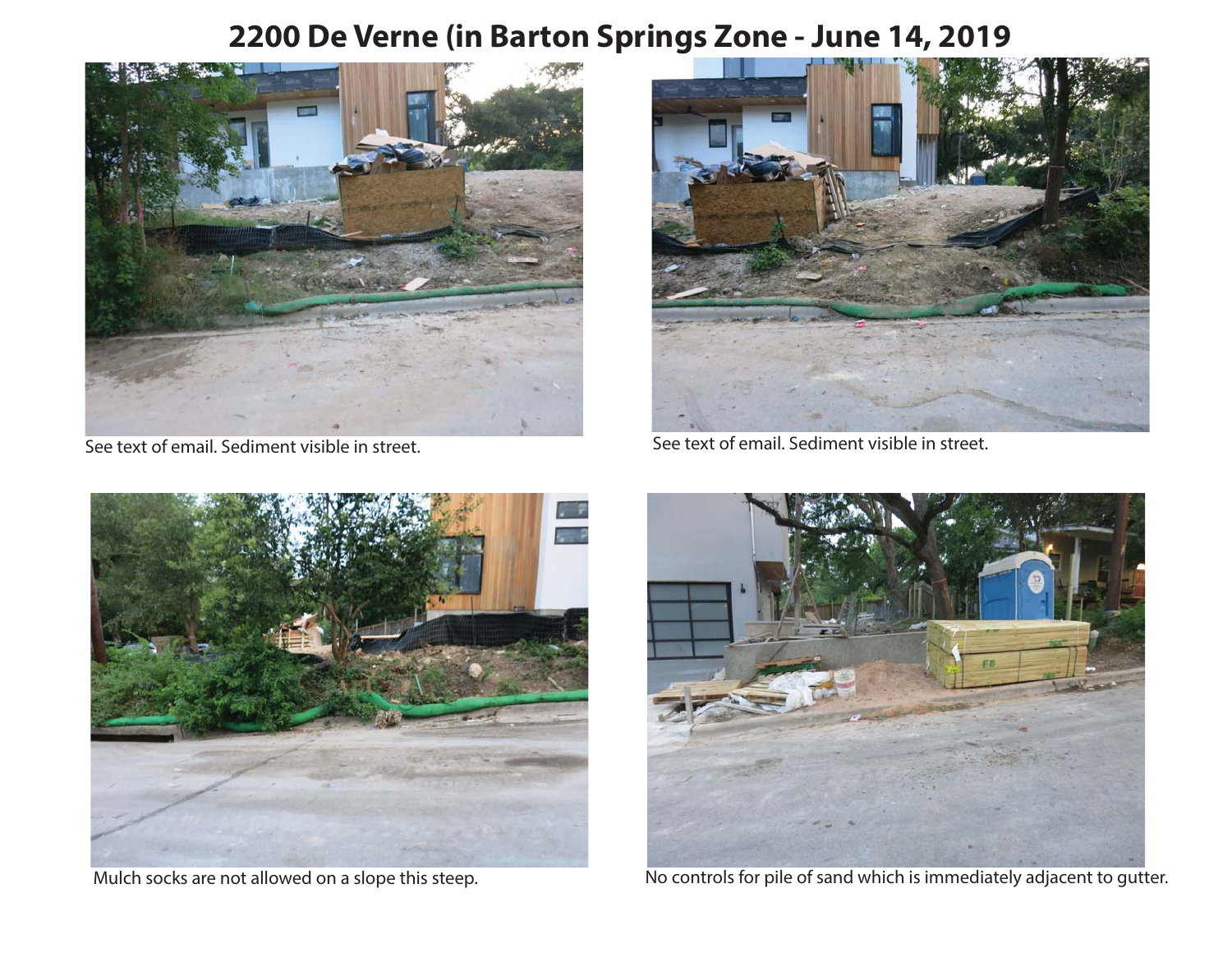# **2200 Arpdale (in Barton Springs Zone) - June 14, 2019**



Crushed silt fence at corner. Gap in silt fence without j-hooks. Mulch socks do not have j-hooks.



No controls for pile of sand which has crushed silt fence. Sediment visible in street. Storm drain inlet immediately adjacent.



Crushed silt fence.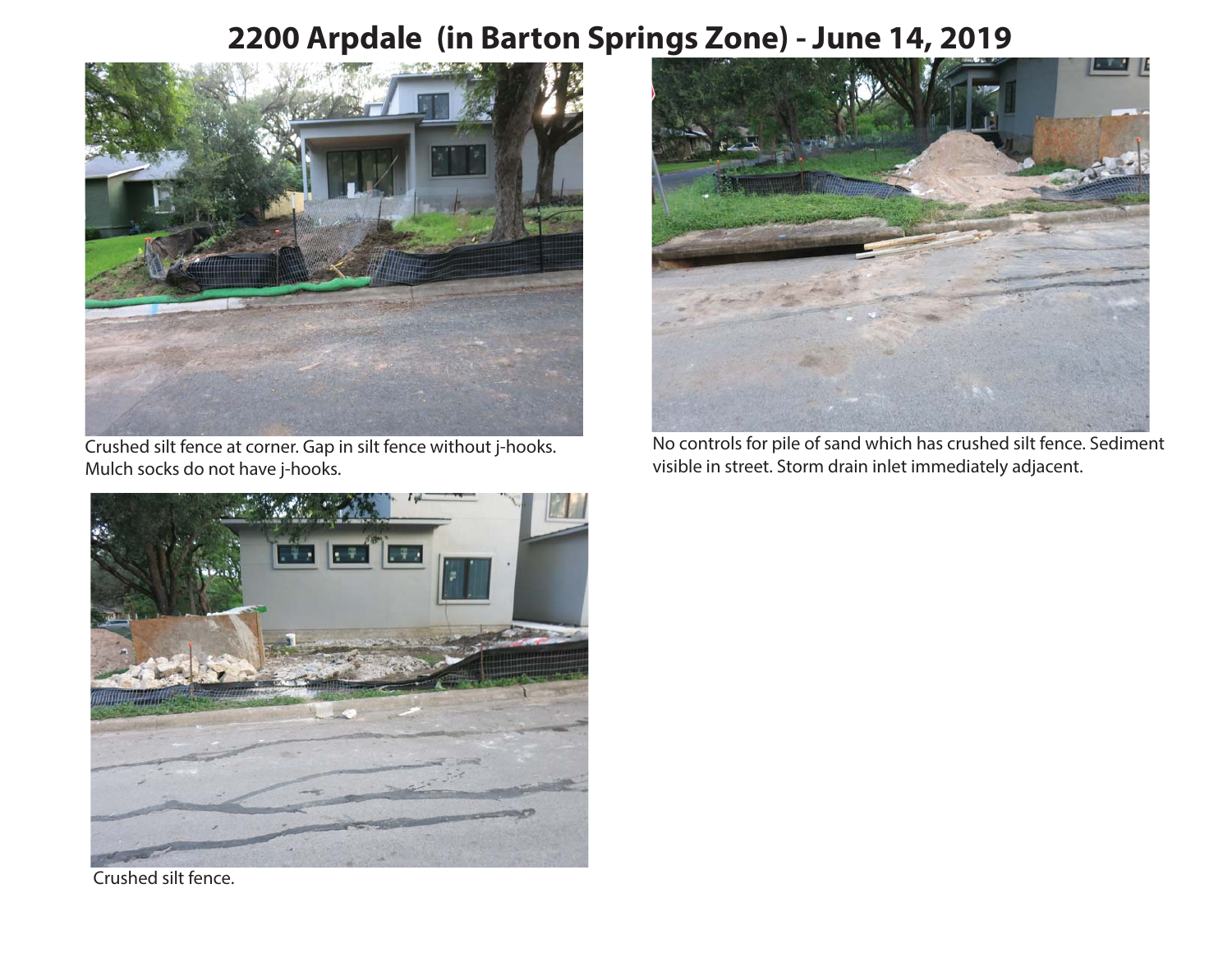#### **1912 Paramount (in Barton Springs Zone) - June 14, 2019**



Mulch socks stacked on top of each other (prohibited by specs). No staking of mulch socks.



Mulch socks stacked on top of each other (prohibited by specs). No staking of mulch socks. No j-hooks on mulch socks or silt fence. Slope too steep for one row of mulch socks.



Mulch socks stacked on top of each other (prohibited by specs). No staking of mulch socks. No j-hooks. Slope too steep for one row of mulch socks.



Sediment downstream of site that has never been swept up.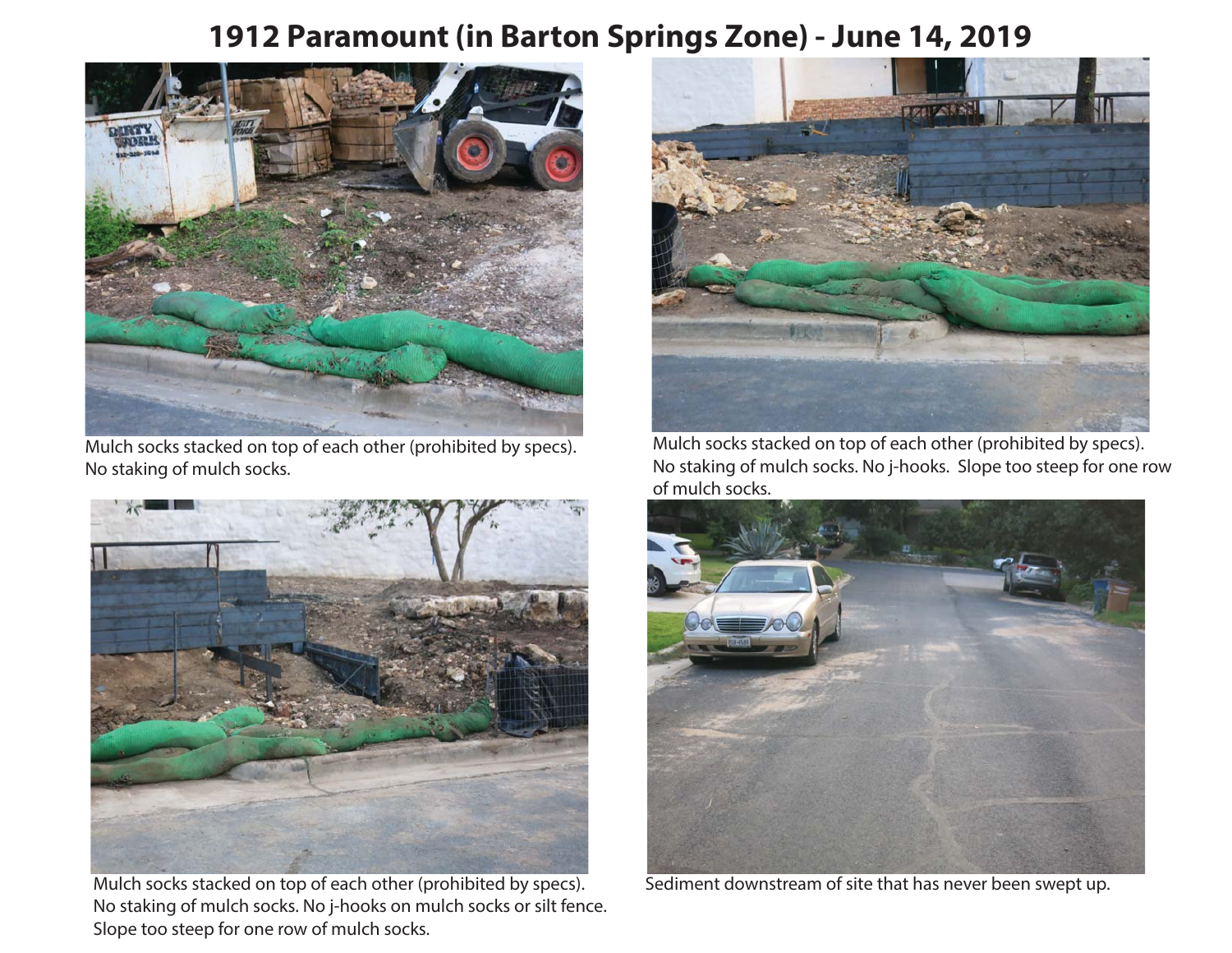### **Zilker Neighborhood (in Barton Springs Zone) - June 14, 2019**



**2112 Ann Arbor** - No controls. May be a Code Department issue rather than a DSD issue.



**1401 Rabb** - Gaps in mulch socks. Not staked. No j-hooks on mulch socks or silt fences.



**2112 Ann Arbor** - Sediment deposited in street downstream of 2112 Ann Arbor.



**1717 Norris** - No conrols along front. Substantial amounts of sediment and dirt in street.